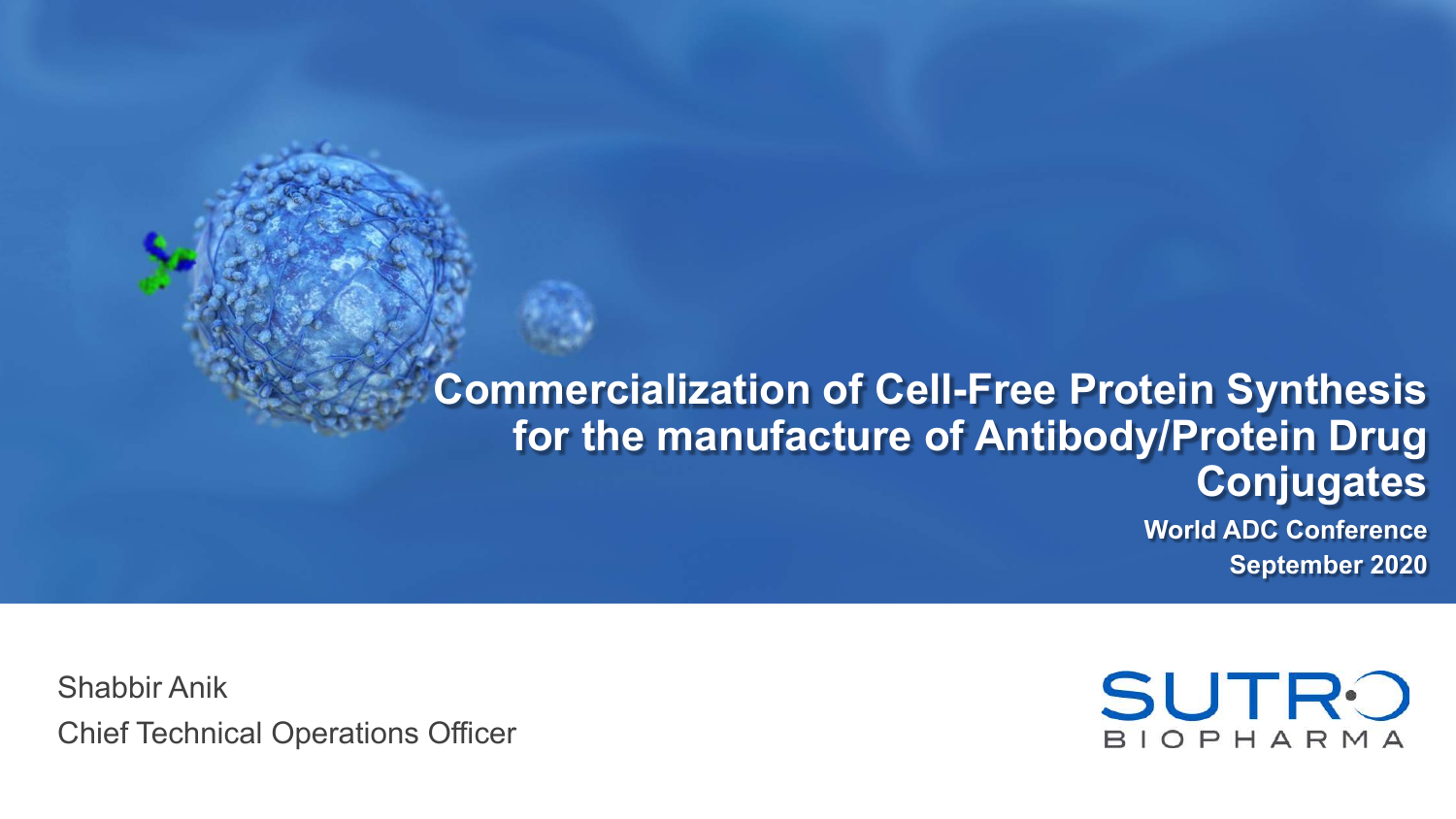# **Cell-Free Manufacturing of Therapeutic Proteins**

Prof. Jim Swartz, Stanford University, initiated work in the late 90's to answer the question:

Is it possible to harvest the internal machinery of *E. coli* and use it in a biochemical reaction, free of living cells, to cost- effectively manufacture therapeutic proteins?

Sutro founded in 2003 to develop and explore applications of the cell-free system.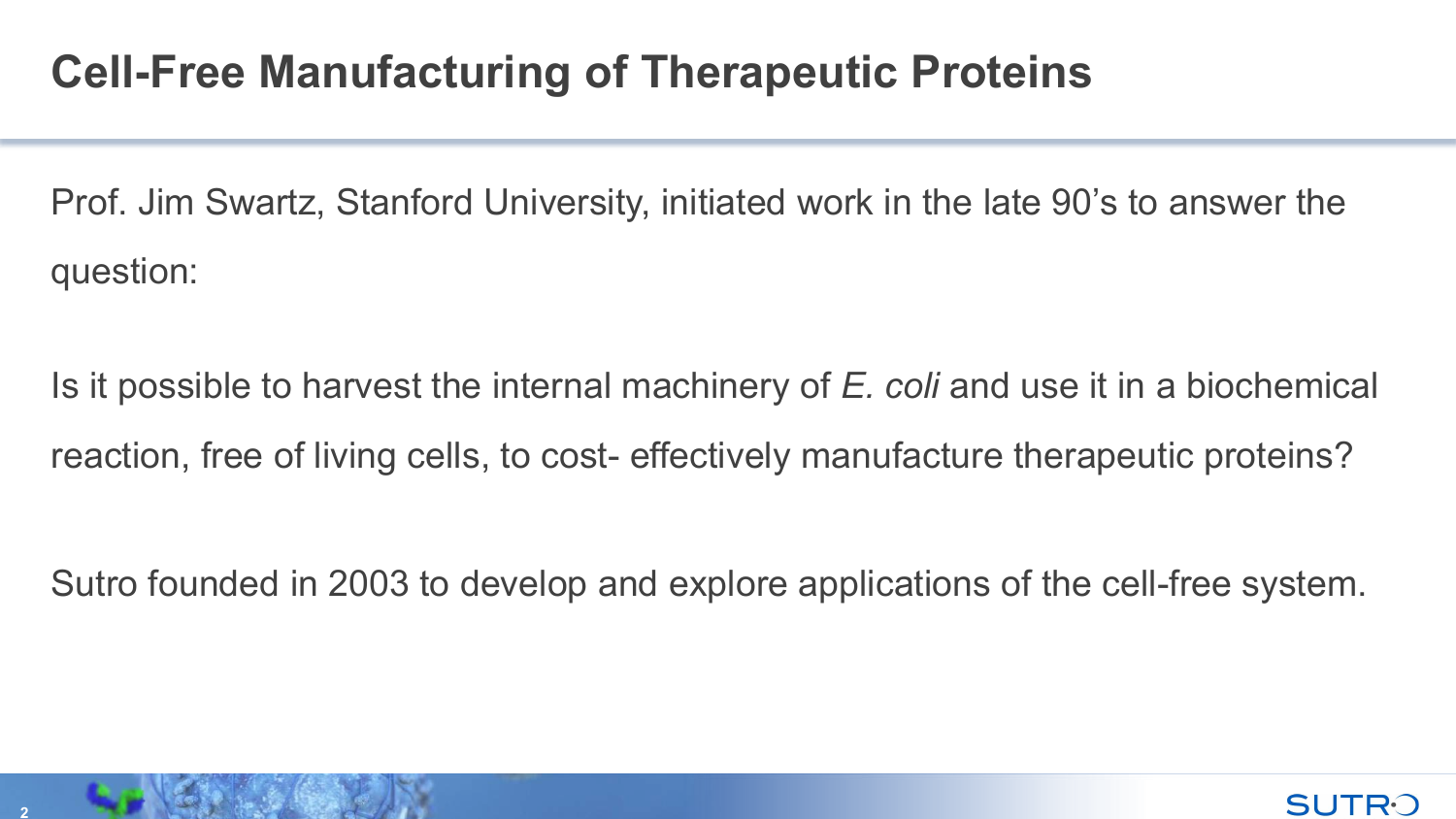# **Sutro Technology: XpressCF+™**

**Manufacturing Proteins and Antibodies with Site Specific incorporation of Non-natural Amino Acids**

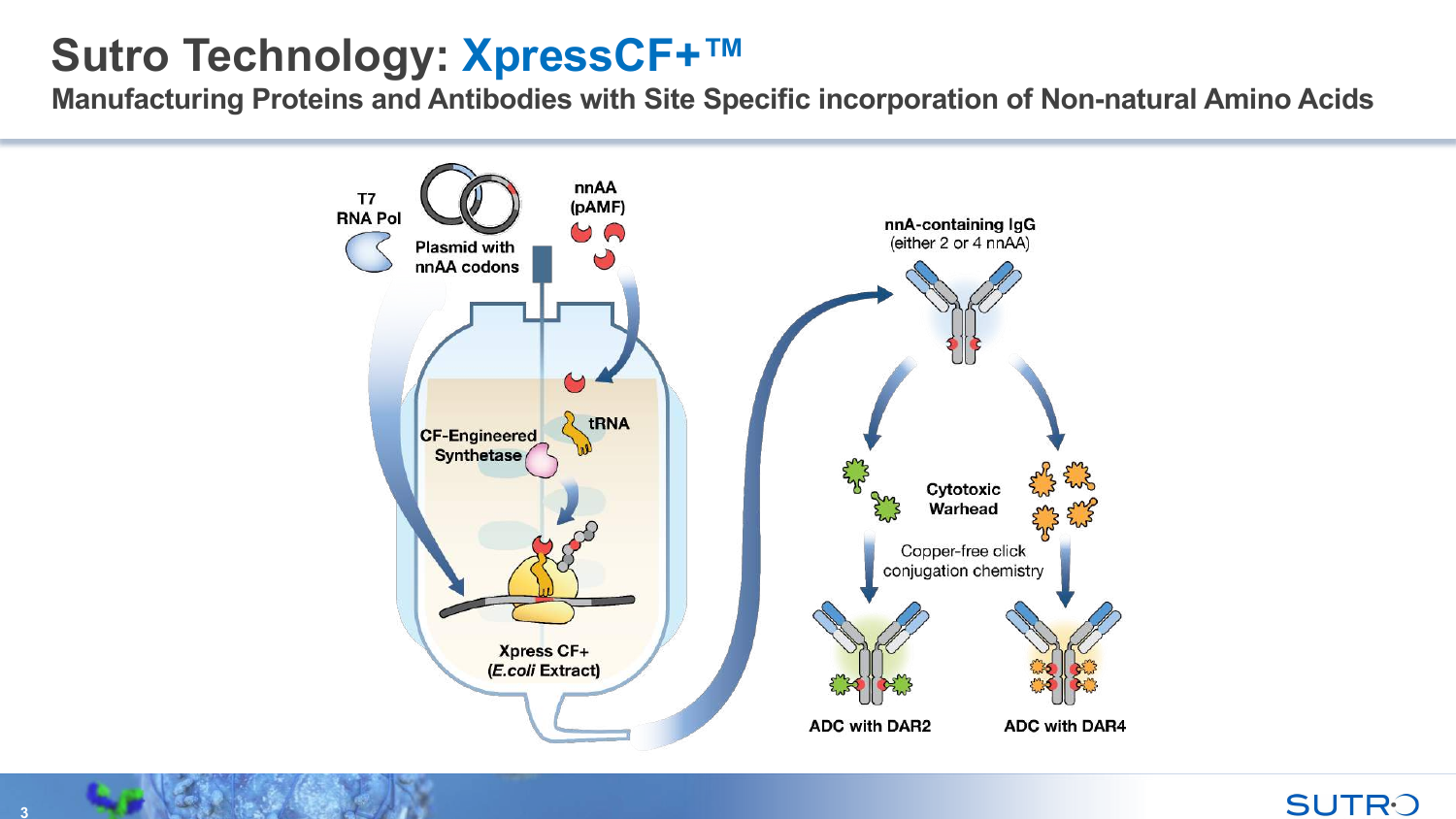# **Sutro's XpressCF™ Platform Advantage:**

**XpressCF™ enables a rapid and precise drug discovery process**

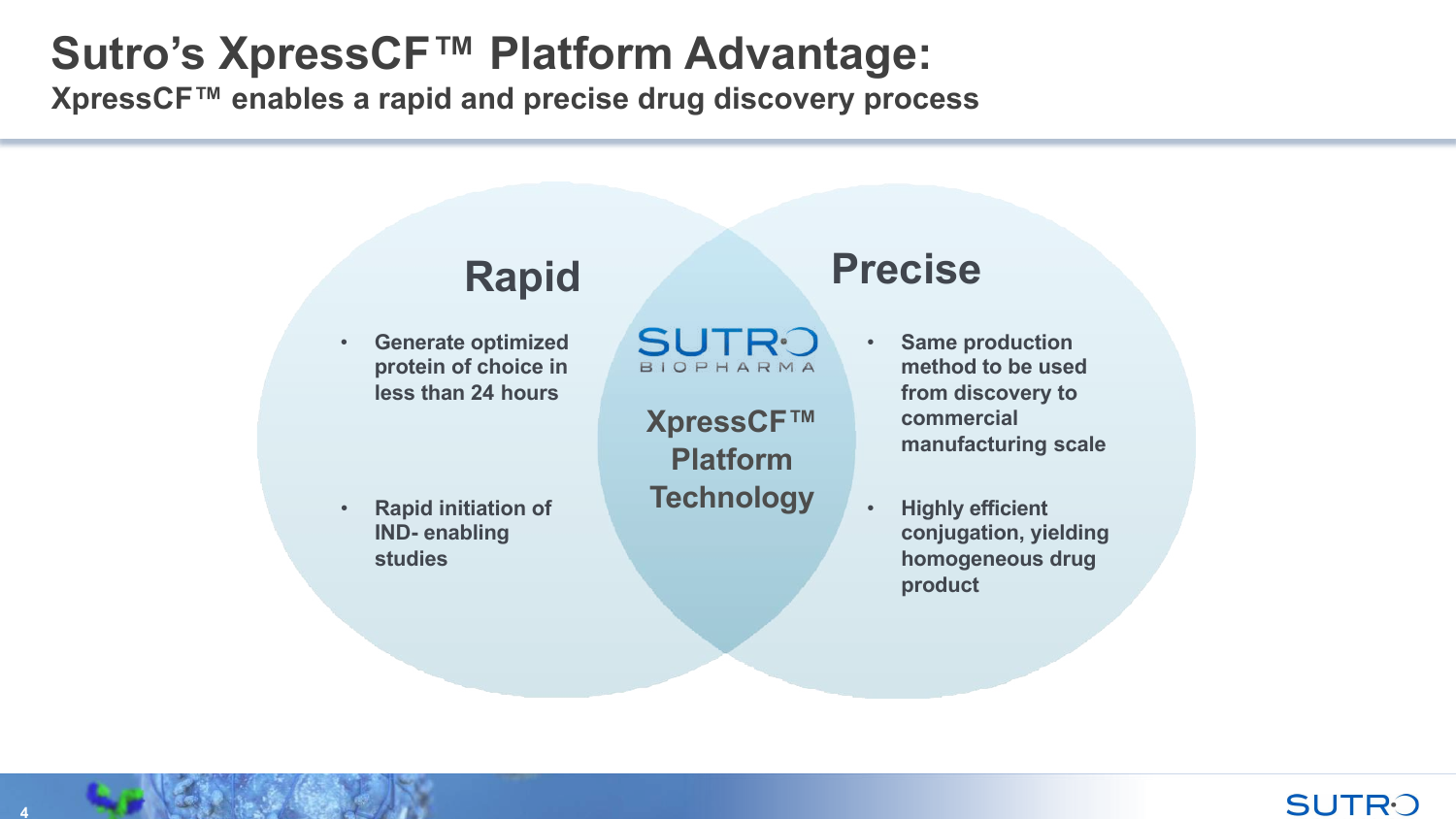# **Sutro Clinical Pipeline**

#### **Owned and Partnered Programs**

![](_page_4_Figure_2.jpeg)

BMS automatically obtained worldwide rights to the BCMA - targeting ADC---the first collaboration product candidate to achieve IND clearance in the United States. EMD Serono, an affiliate from Merck KGaA, Darmstadt, Germany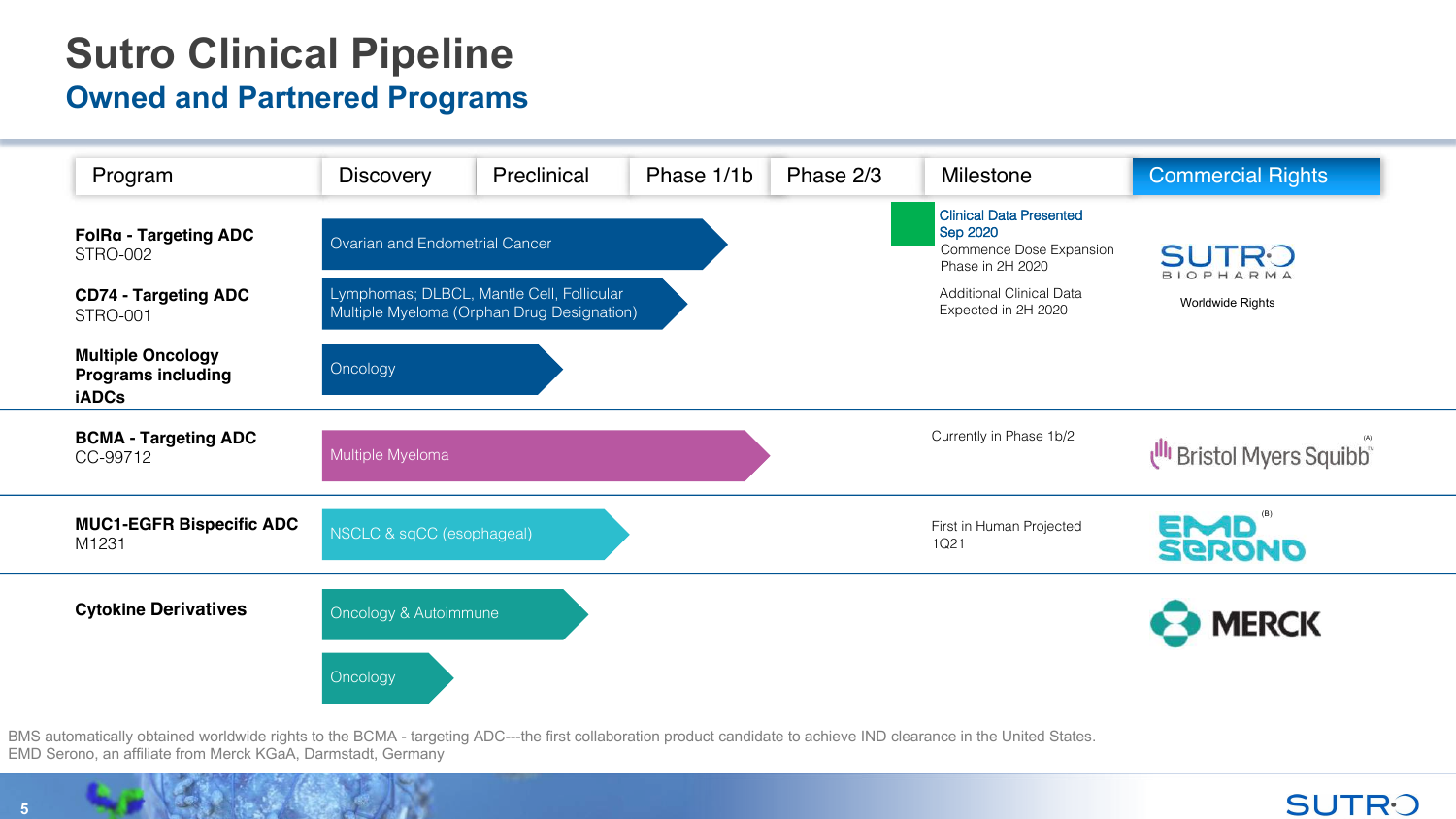![](_page_5_Picture_0.jpeg)

**Scalability and Commercialization of Sutro's Cell-Free System (XpressCF™) for the manufacture of antibody/protein drug conjugates**

![](_page_5_Picture_2.jpeg)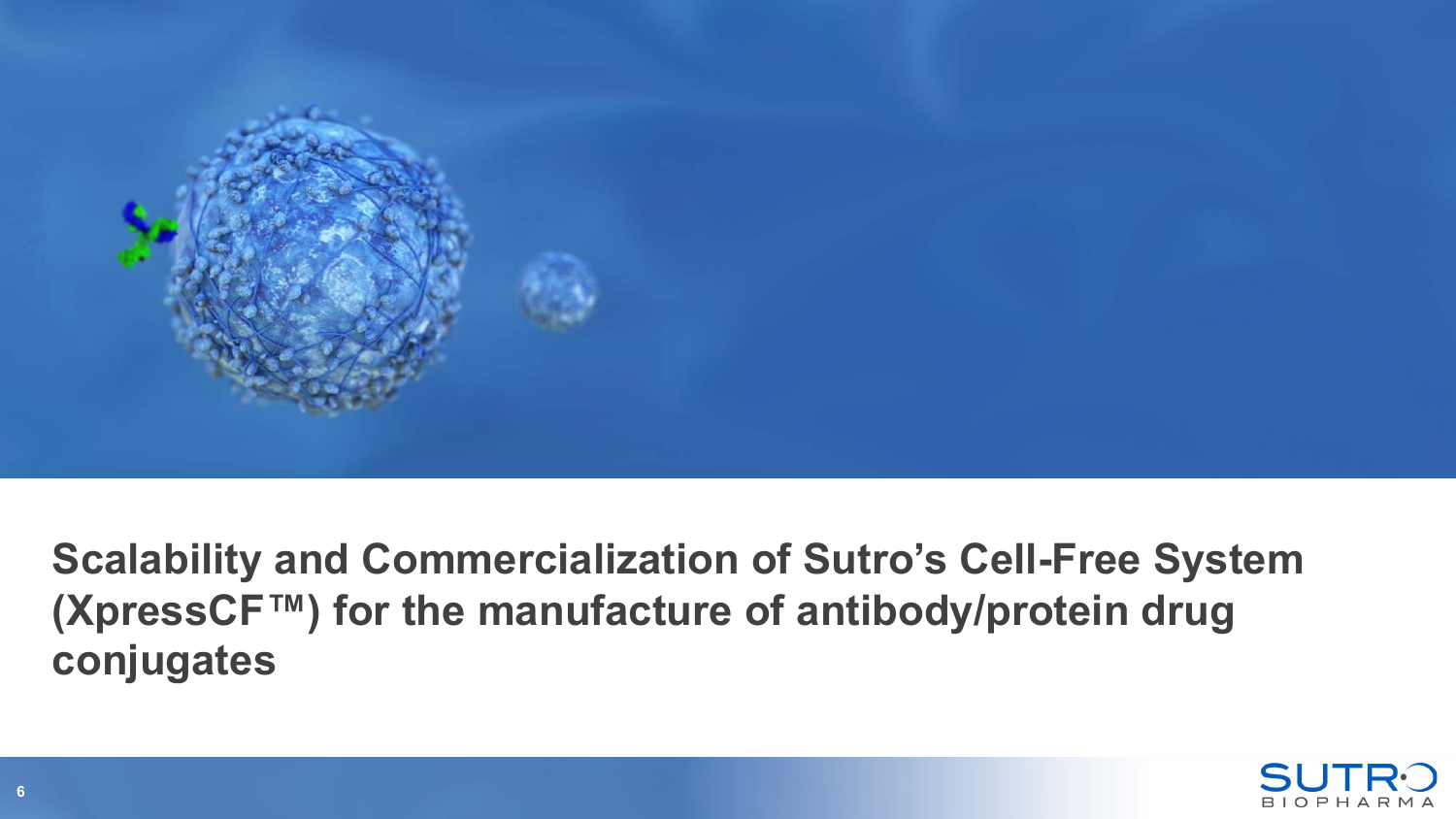# **Sutro's Protein Expression Platform**

![](_page_6_Figure_1.jpeg)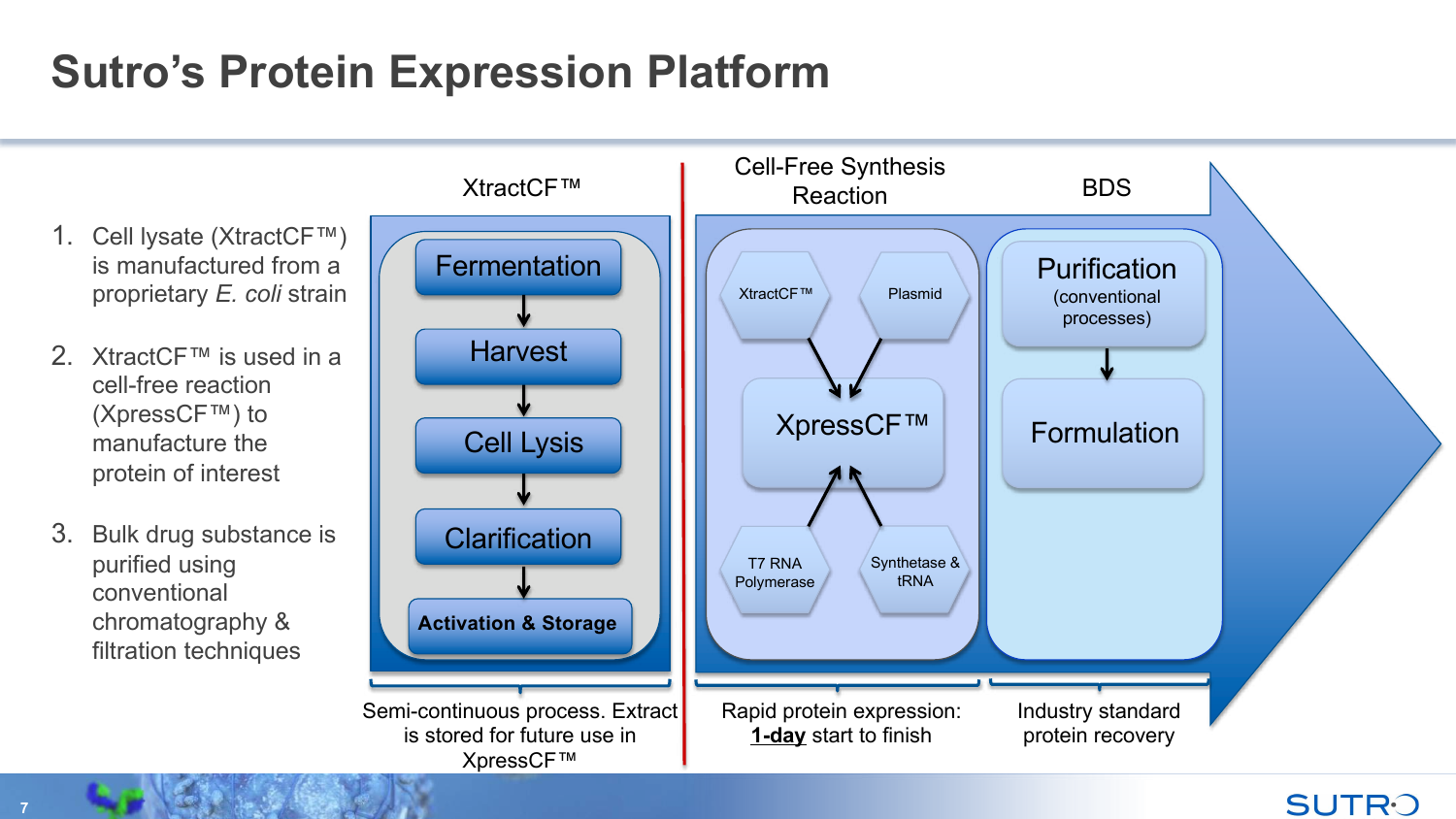# **World's Only cGMP Cell-Free Synthesis Manufacturing Facility San Carlos, CA**

![](_page_7_Picture_1.jpeg)

Continuous culture (chemostat) bioreactor for the cell-free extract (XtractCF™) production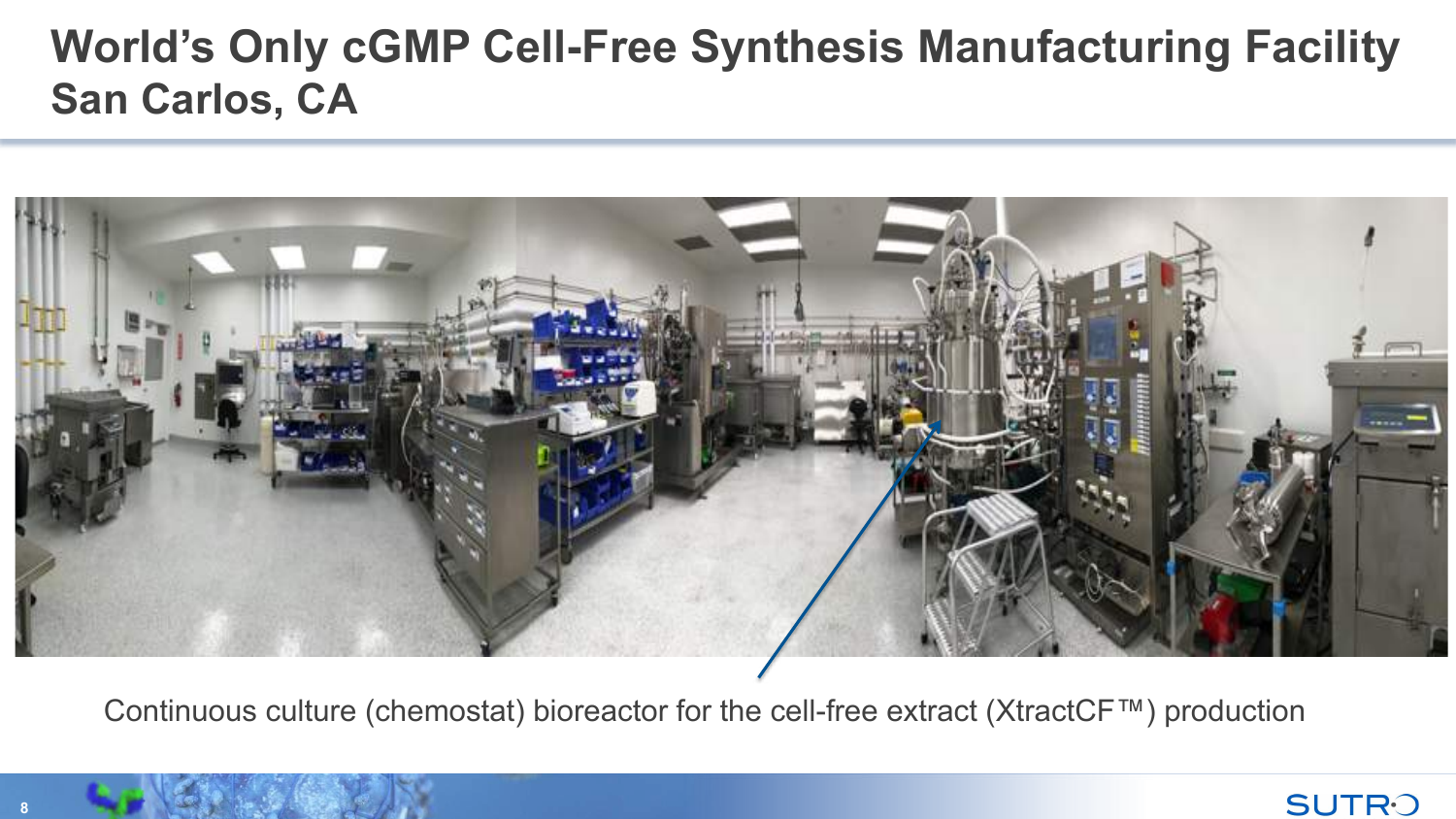# **Example: GMP Antibody Production Batch**

## **Step Yield and Purity for an Ab GMP Lot (800 L reaction)**

| <b>Step</b>              | Protein (g) | <b>Step</b><br><b>Yield</b> | <b>Purity (% monomer, HMW,</b><br>LMW) |
|--------------------------|-------------|-----------------------------|----------------------------------------|
| <b>CF Reaction</b>       | 233         |                             | <b>ND</b>                              |
| <b>Clarified Harvest</b> | 222.5       | 96%                         | <b>ND</b>                              |
| <b>Protein A Pool</b>    | 200.9       | 90%                         | 93.2, 0.3, 6.5                         |
| <b>Chrom 2 Pool</b>      | 180.7       | 90%                         | 99.7, 0.3, 0.0                         |
| <b>Chrom 3 Pool</b>      | 146.8       | 81%                         | 99.8, 0.2, 0.0                         |
| <b>TFF Pool</b>          | 146.4       | 100%                        | <b>ND</b>                              |
| <b>Overall Yield</b>     |             | 63%                         |                                        |

The Ab production process takes 7 process days from start of CF reaction to filtered bulk.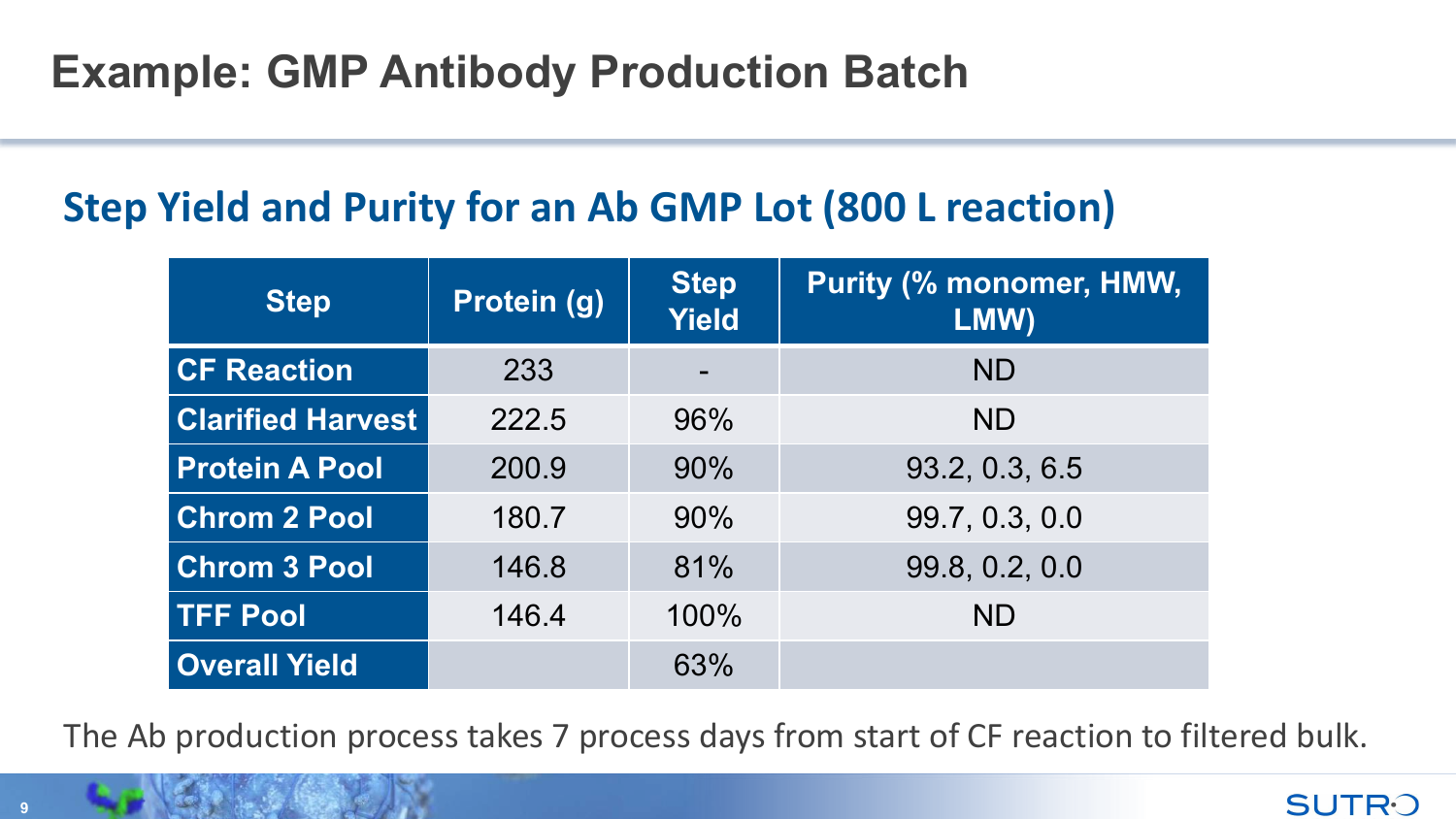# **Commercialization Considerations**

![](_page_9_Figure_1.jpeg)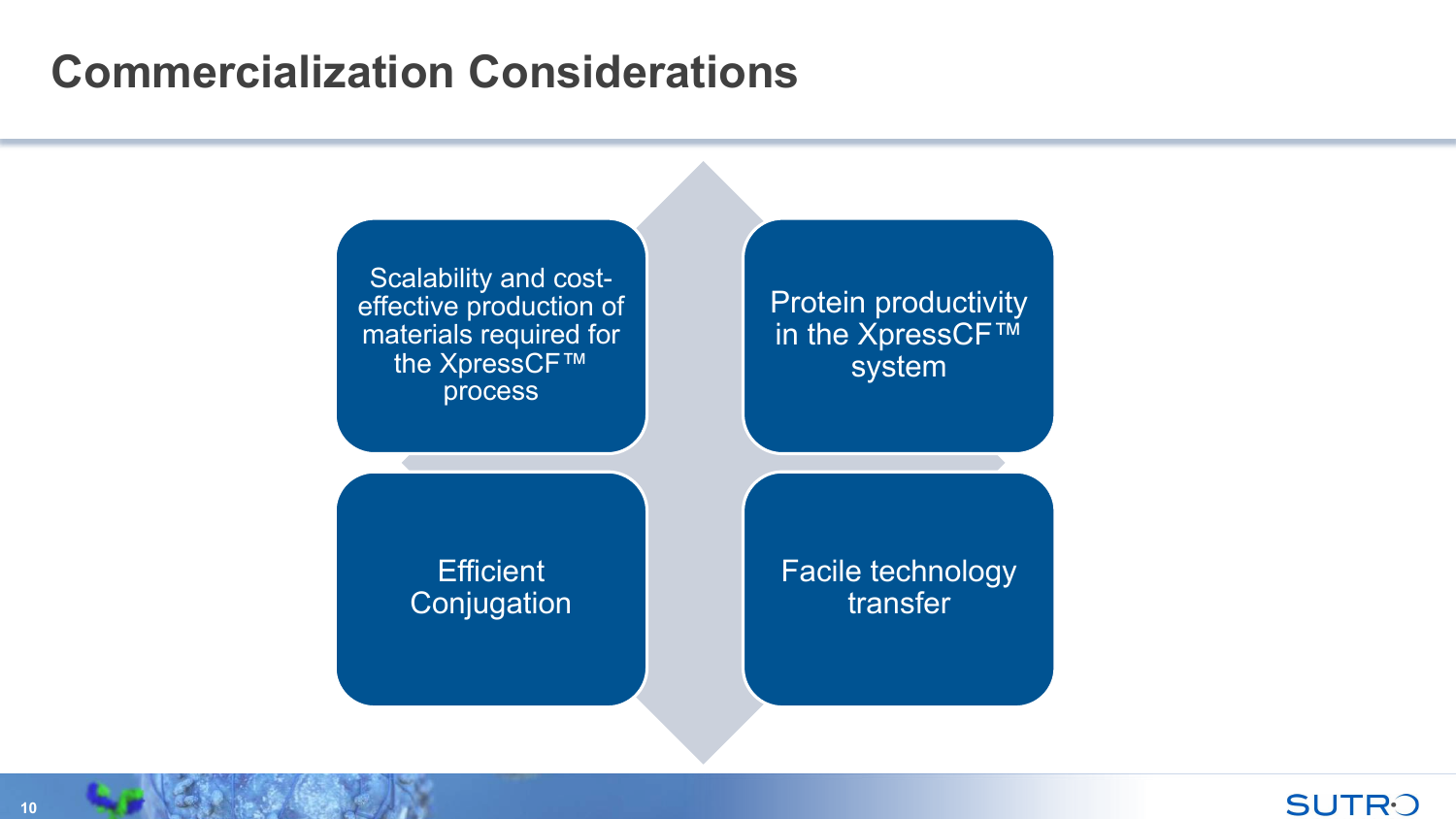# **Inputs to the XpressCF™ Cell Free system**

## **Sutro Technology and Manufacturing Processes**

- **XtractCF**™ 35% of XpressCF™ process volume
- **Lysates** (multiple) <1% of XpressCF™ process volume

# **Commercial Sources**

- **Plasmid**: approx. 6g per Kg Ab
- **nnAA** (para-methyl azido phenylalanine, pAMF): approx. 2kgs per Kg Ab
- **Payload**: approx. 4-8% per kg Ab; efficient conjugation to Ab through click-chemistry >85% yield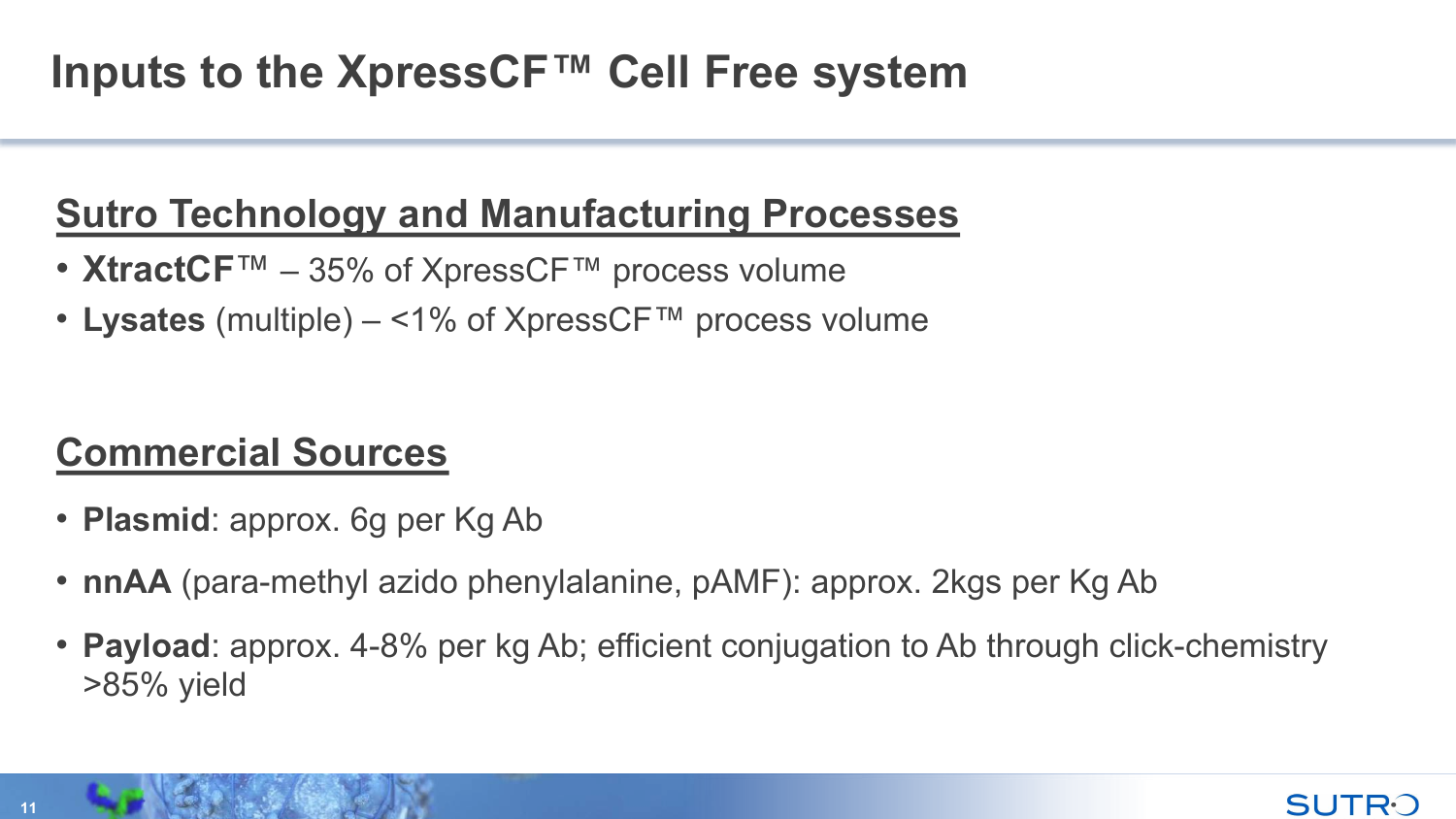E.coli (Sutro proprietary strain) - Continuous fermentation process in industry standard equipment affords ease of scalability, efficient utilization of manufacturing suites and costeffective manufacture.

Process developed to spray dry extract to produce a dry powder form for ease of storage, transportation and use.

### Current Strategy – High Volume production at CMO

1250L bioreactor working volume and matching spray dryer will produce approx. 7000L (900kgs dry powder) per week (equivalent to 8-10kgs of Ab at 0.5g/L yield in the XpressCF™ process)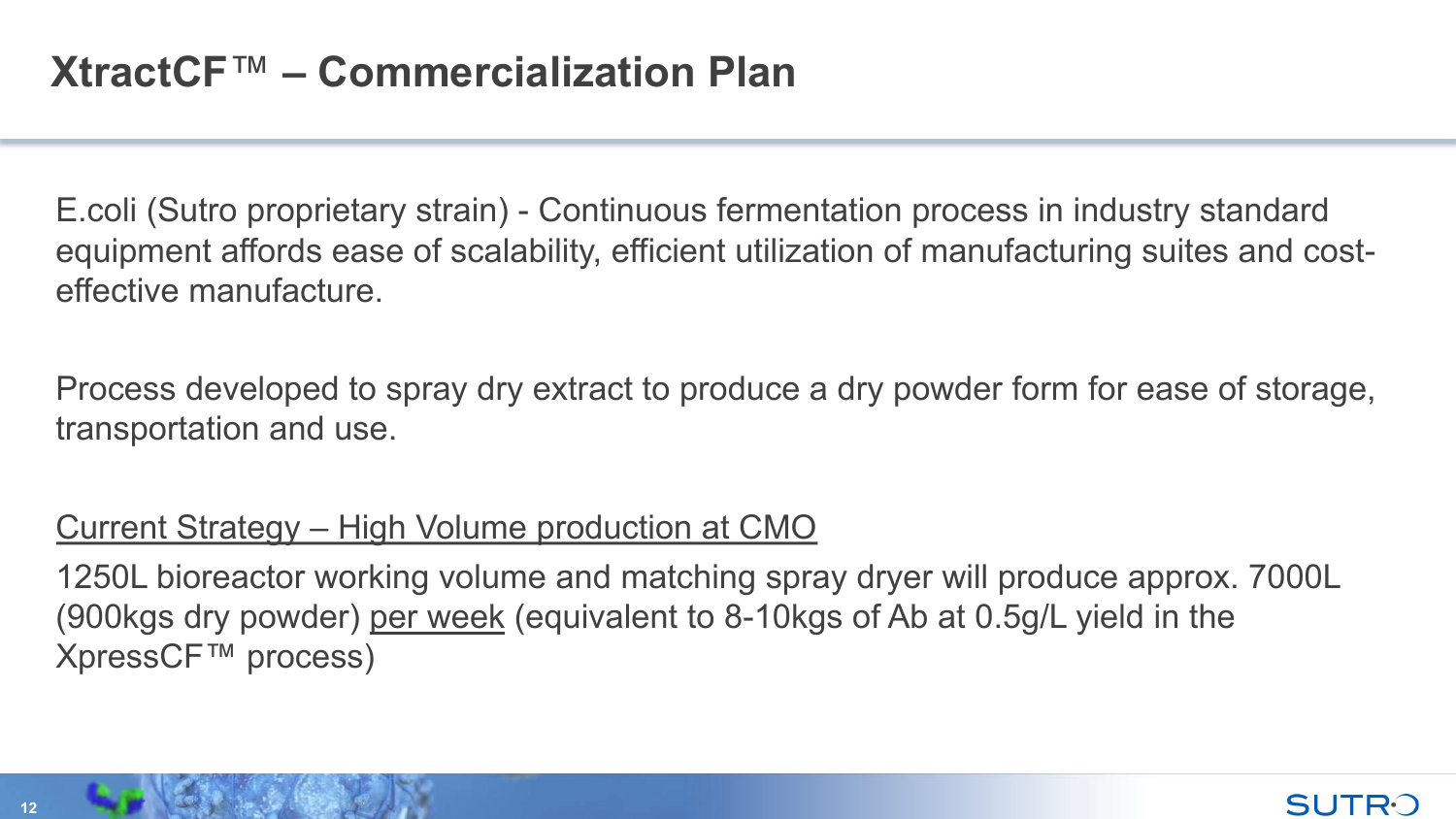Sutro Proprietary E. coli strains

Batch Fermentation and recovery process in industry Standard equipment affords ease of scalability and cost-effective manufacture

Usage requirements per XpressCF™ batch are small. Frozen storage.

### Current Strategy for large scale production at CMO

Bioreactor working volume 1000L will produce >500L/batch (equivalent to 25kgs of Ab at 0.5g/L yield in the XpressCF™ process)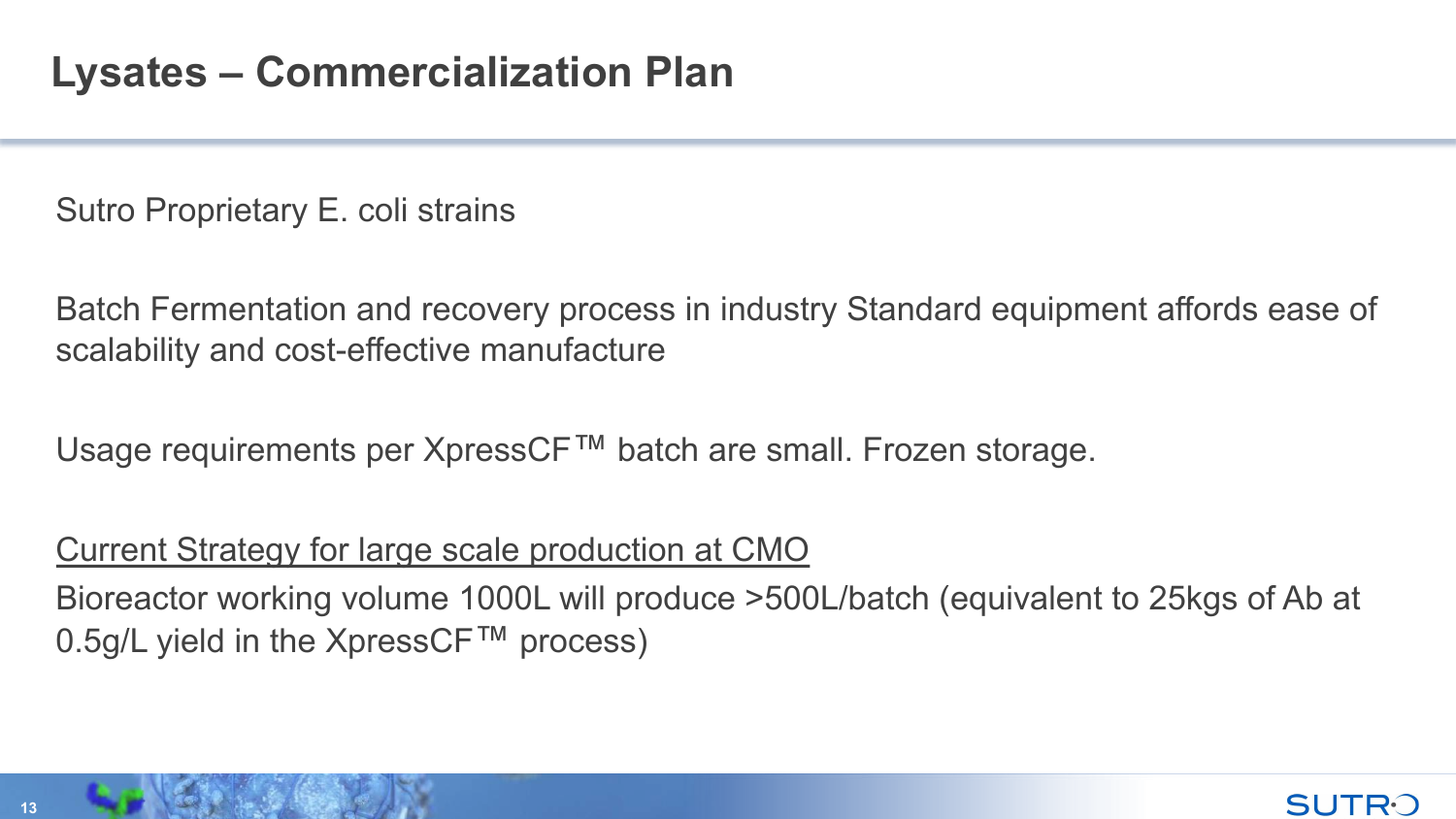# **XpressCF**™ **– Commercialization Plan**

### • **Increase in Protein Productivity through process improvements**

- Current target >0.5g/L sufficient for commercial requirements given 24hr cycle time and no need for viral clearance.
- **Existing scalability data at 1000L suggests 5000-10,000L XpressCFTM batch process achievable**
- **Industry standard equipment allows for rapid tech transfer for multi-plant global operations**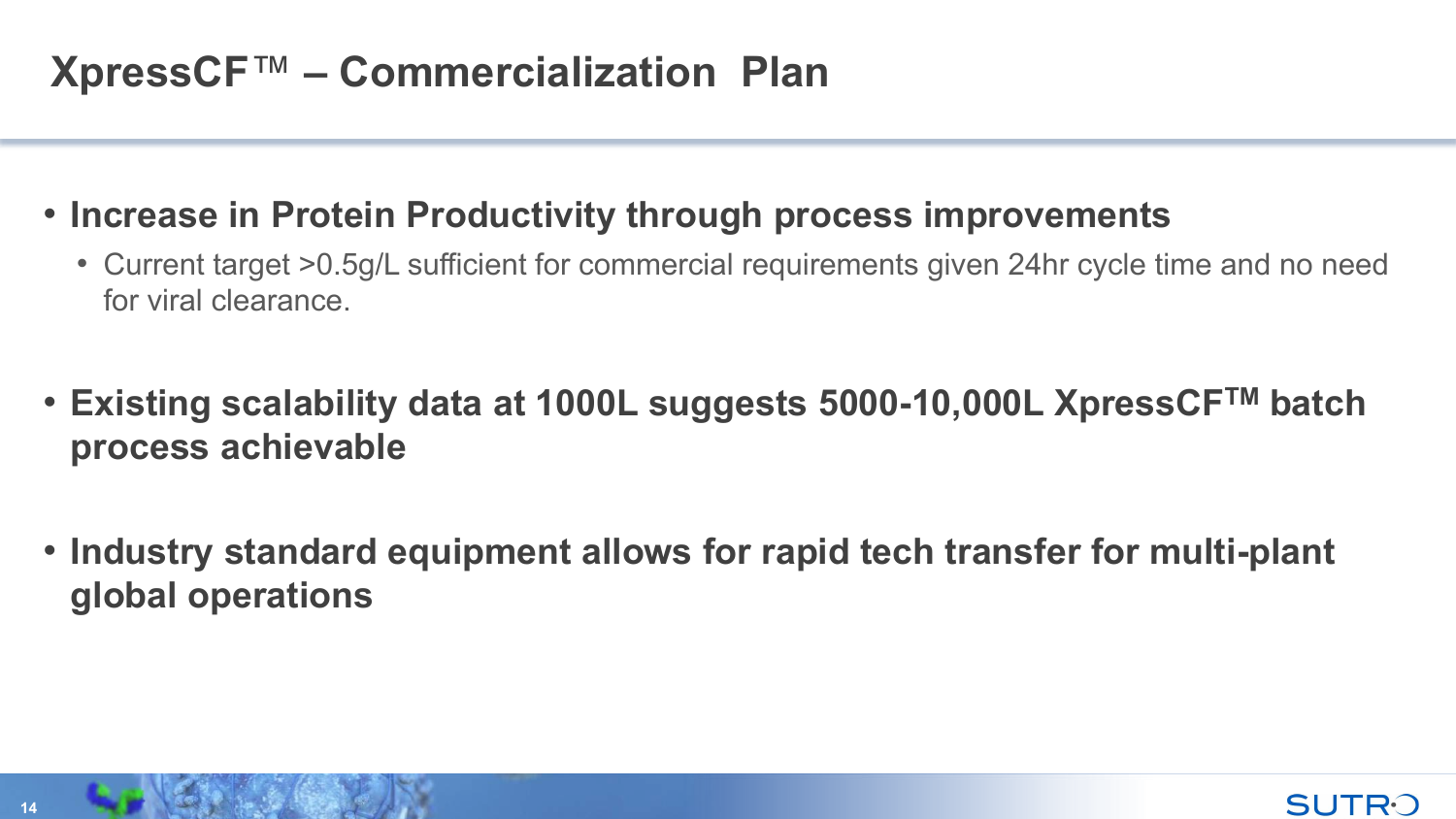# **Sutro – Commercializing Cell-Free Manufacturing**

## **Manufacturing**

- Large Scale production of Extract and Lysates on timeline to commercialization
- Scalability of the Xpress $CF+<sup>TM</sup>$  process established

### **Regulatory Strategy in place**

- 4 DMF's filed for Extract and Reagents
- 3 products in clinical trials (2 Sutro, 1 partner)

## **Technology Platform**

- Scalable/Transferable: Extract and Reagents from Sutro/CMO facility can be shipped globally for the manufacture of proteins/antibodies
- Broad Applications: ADCs, bioconjugates, bsAbs, cytokines, Vaxcyte Pneumococcal conjugate vaccine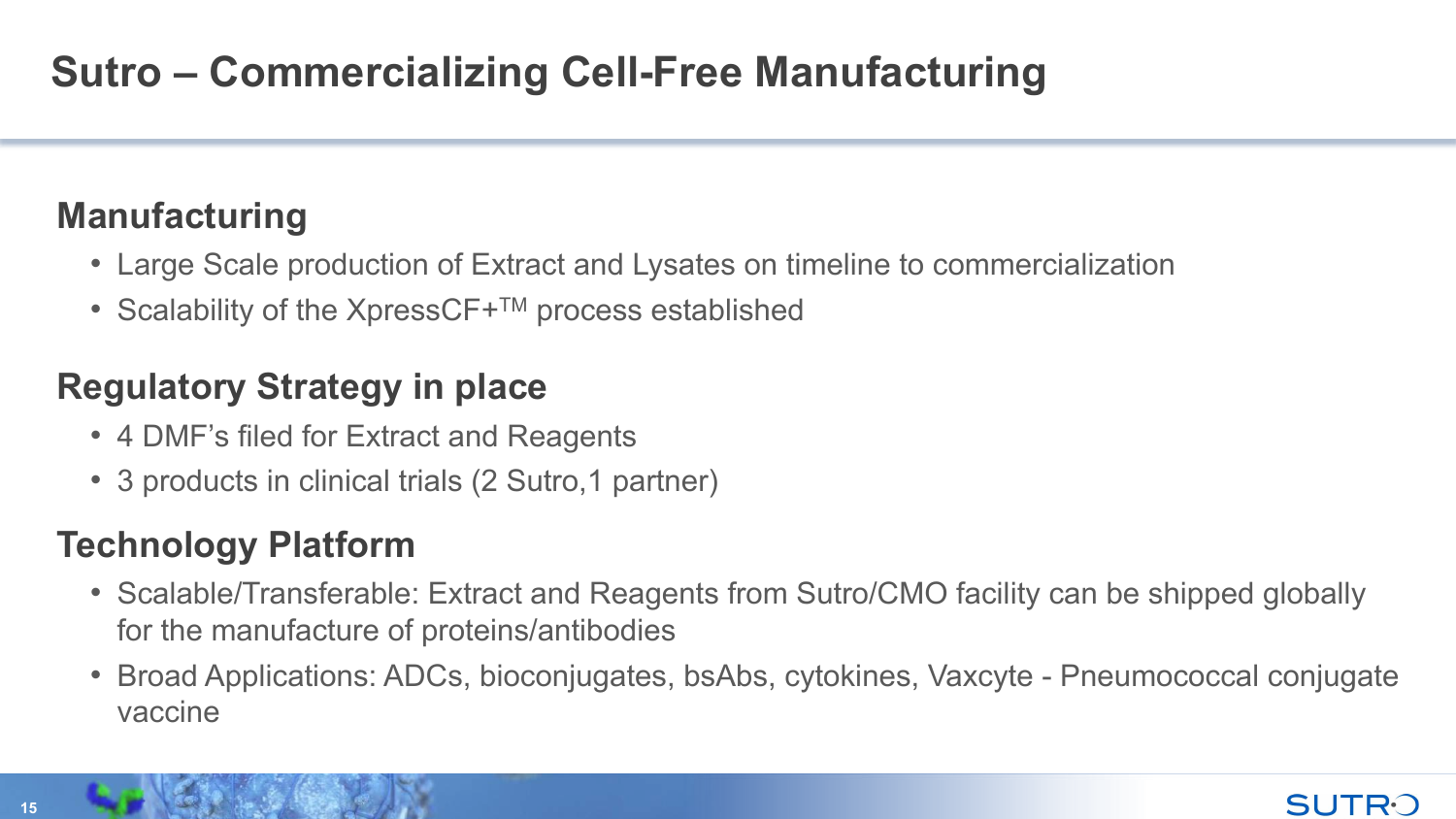## **Continuing to Refine and Optimize The XpressCF™ Process**

![](_page_15_Figure_1.jpeg)

The progression of the XpressCF™ platform over the last 10 years went from enabling basic protein expression to refining expression with nnAAs in antibodies, to addressing scalability, and ultimately optimization.

Improving protein productivity through strain engineering and process optimization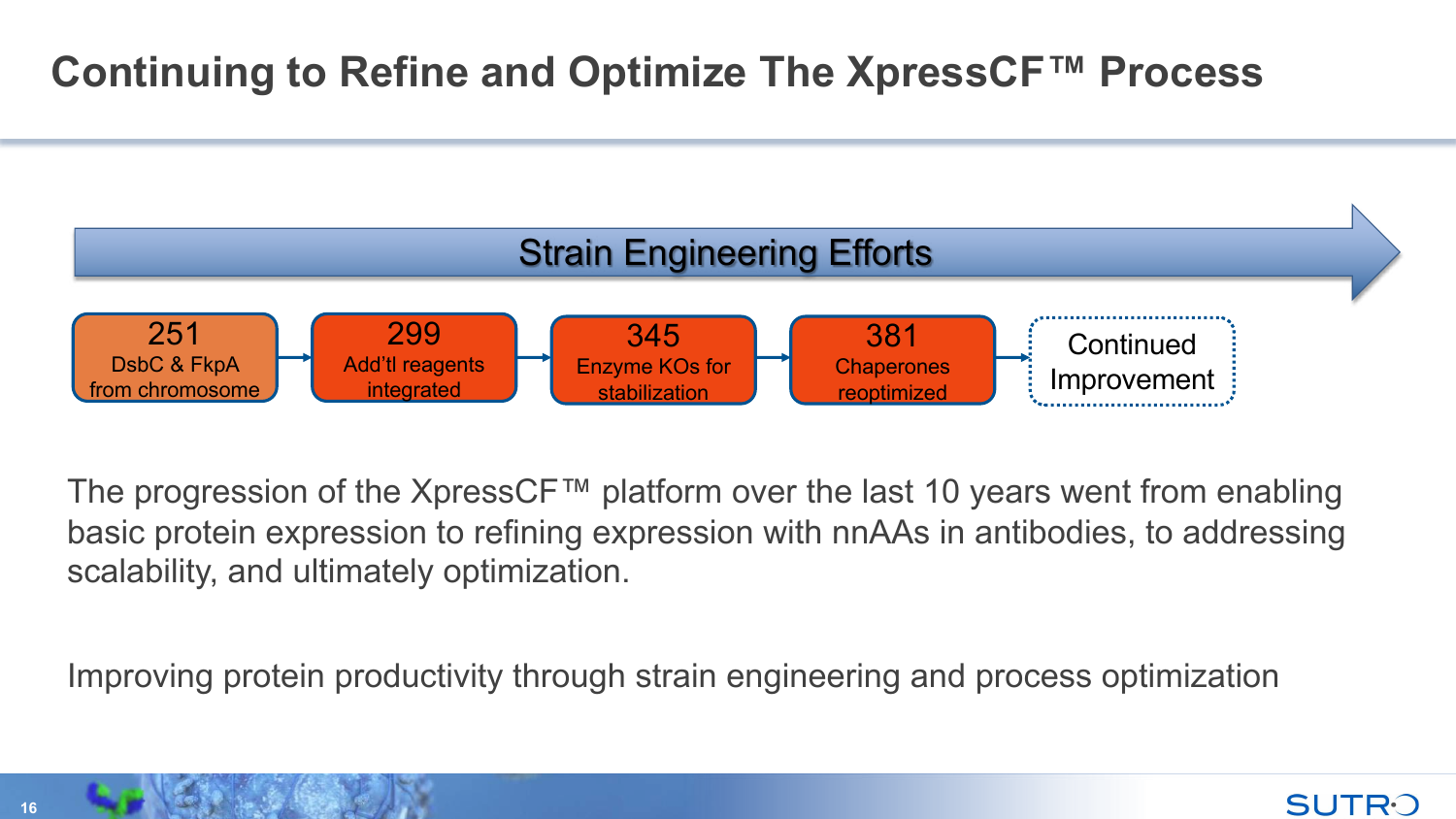### **XpressCF™ - Production of best-in-class complex biotherapeutic molecules:**

- Site-specific, homogeneous ADCs and protein conjugates
- Conjugate vaccines
- Bispecific antibodies

### **Technology Platform**

• Scalable/Transferable: Extract and Reagents from Sutro facility can be shipped globally for the manufacture of proteins/antibodies

Extract in inventory provides manufacturing flexibility and reduces cycle times (<24hr) allowing for efficient plant design, capital utilization and capacity planning.

No Viral testing a plus!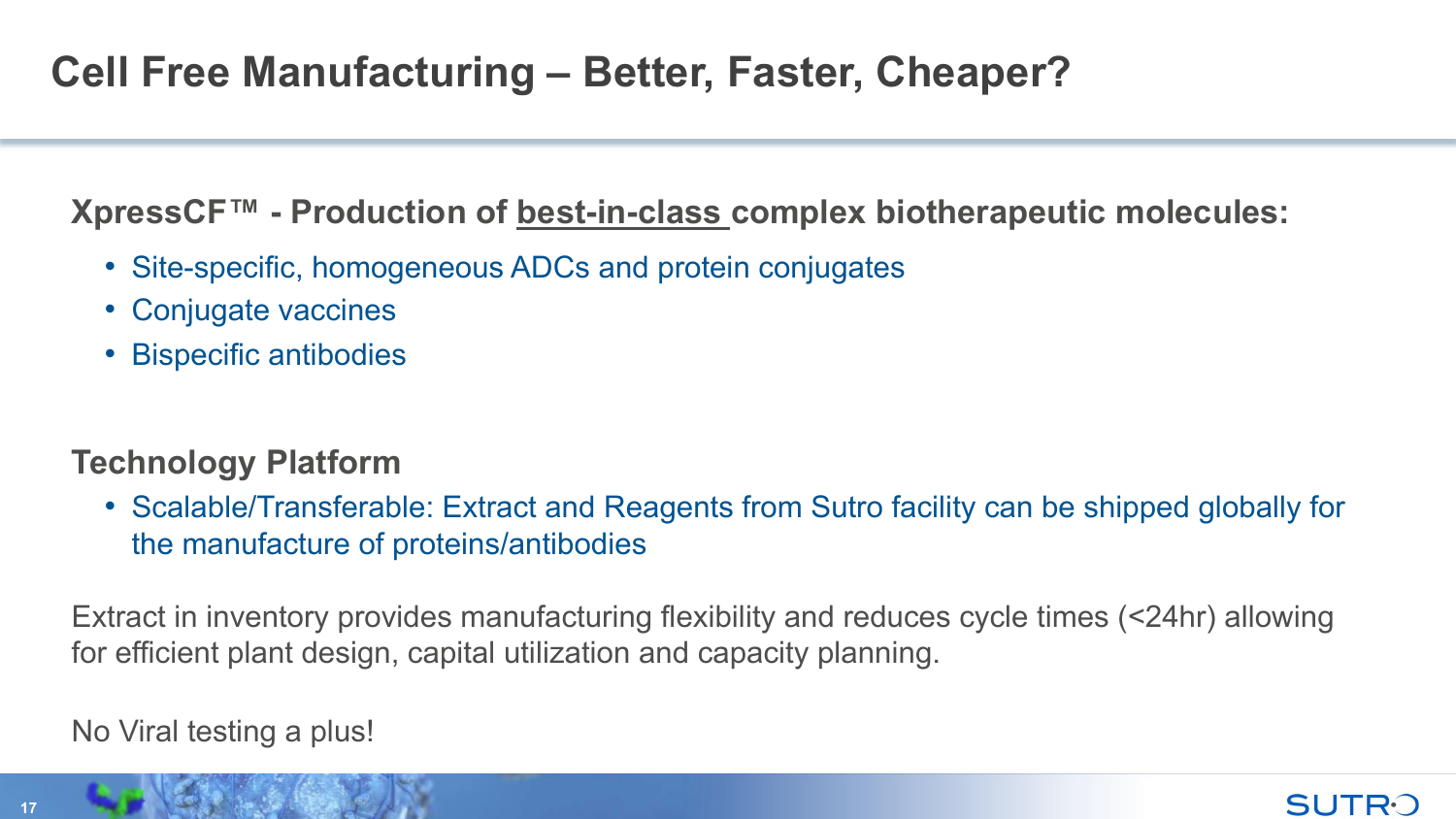## **Acknowledgements**

![](_page_17_Figure_1.jpeg)

![](_page_17_Picture_2.jpeg)